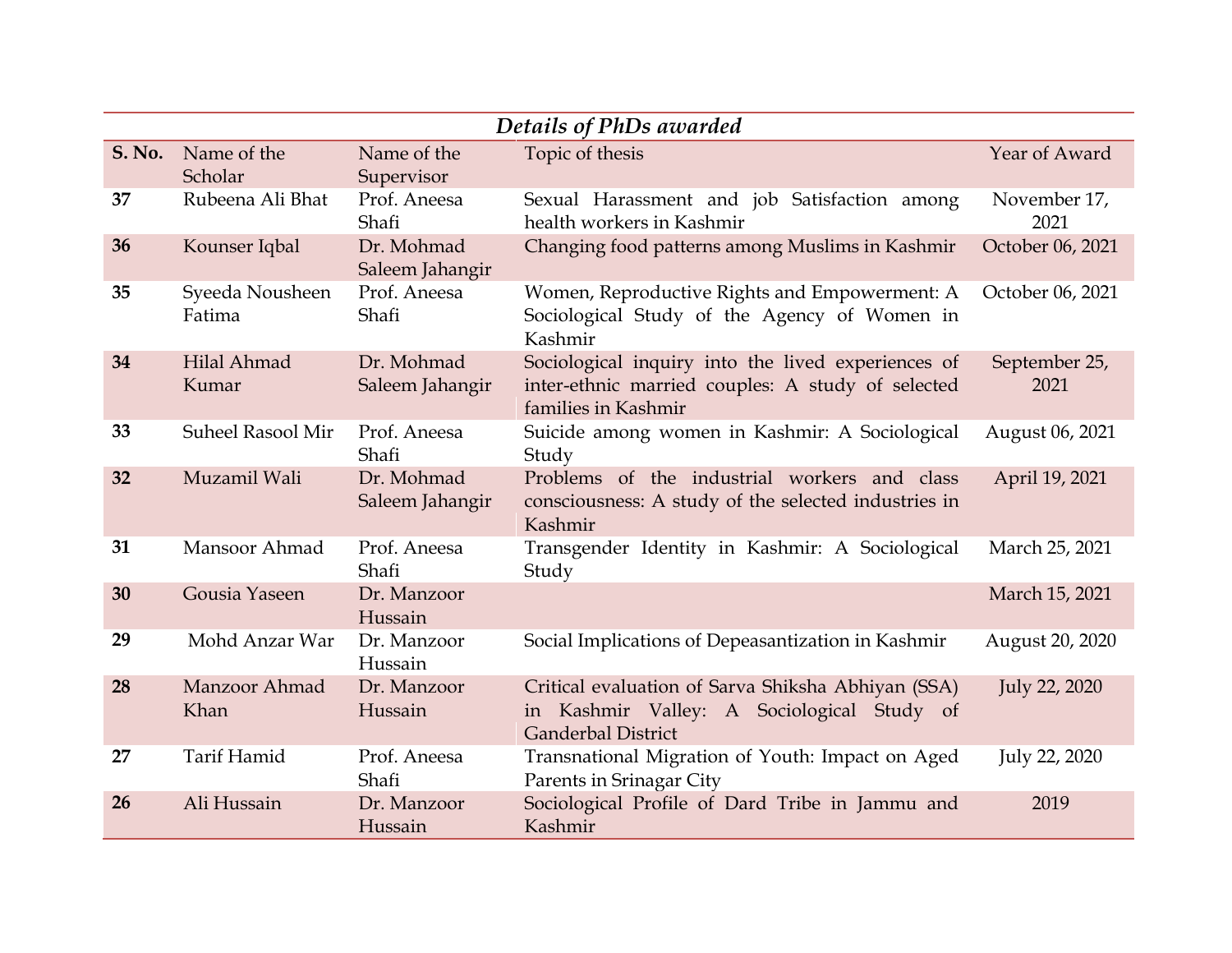| 25 | Farah Ashraf                | Dr. Mohmad<br>Saleem Jahangir | Widowhood among Muslims of Kashmir: A<br>Sociological Study                                                                                 | 2019 |
|----|-----------------------------|-------------------------------|---------------------------------------------------------------------------------------------------------------------------------------------|------|
| 24 | Shumaila                    | Dr. Mohmad<br>Saleem Jahangir | The Practice of Reservation in Jammu and Kashmir<br>Provinces: A Comparative Study                                                          | 2019 |
| 23 | Iram Imtiyaz                | Dr. Manzoor<br>Hussain        |                                                                                                                                             | 2019 |
| 22 | Gulshan Ara                 | Prof. Pirzada M<br>Amin       | Socio-Economic Implications of Railway in Kashmir                                                                                           | 2018 |
| 21 | Mehnaz Hassan<br>Sofi       | Prof. Aneesa<br>Shafi         | Health<br><b>Status</b><br>$\sigma$<br>Women<br>in<br>Kashmir:<br>$\mathbf{A}$<br>Comparative Study of Rural Urban Women                    | 2018 |
| 20 | Mohamad Rafi<br><b>Bhat</b> | Dr. Mohmad<br>Saleem Jahangir | Globalization<br>and<br>Emerging<br>Trends<br>in<br>Consumerism: A Comparative Study of Rural and<br>Urban Kashmir                          | 2017 |
| 19 | Shugufta Akhter             | Dr. Mohmad<br>Saleem Jahangir | Religion and Social Mobility: A Case study of Shia<br>Women of Kashmir                                                                      | 2017 |
| 18 | Farah Qayoom                | Prof. Aneesa<br>Shafi         | Socio-cultural identity and diaspora: A study of the<br>Pakhtoons in Kashmir                                                                | 2017 |
| 17 | Aijaz Ahmad Mir             | Prof. Aneesa<br>Shafi         | Trends of crime in Jammu and Kashmir: A<br>comparative study of Srinagar and Jammu cities                                                   | 2017 |
| 17 | Sarafraz Ahmad              | Prof. Aneesa<br>Shafi         | Evaluation of Mahatma Gandhi National Rural<br>Employment Guarantee Scheme (MGNREGA): A<br>Comparative Study of District Kupwara and Poonch | 2017 |
| 15 | Shahzad Ahmad<br>Wani       | Prof. Pirzada M<br>Amin       | Disability in Jammu and Kashmir                                                                                                             | 2016 |
| 14 | Naseer Ahmad<br>Wani        | Prof. Aneesa<br>Shafi         | Changing agrarian social structure : A case study of<br>village Bugam of Kashmir                                                            | 2015 |
| 13 | Humera Yaqoob               | Prof. B. A. Dabla             | Emergence and Role of Bureaucracy in J&K: A<br>Sociological Study                                                                           | 2015 |
| 12 | Huda Galzai                 | Prof. Aneesa<br>Shafi         | Dimensions of Discrimination Against Women in<br>Kashmir: A Study in Srinagar District                                                      | 2013 |